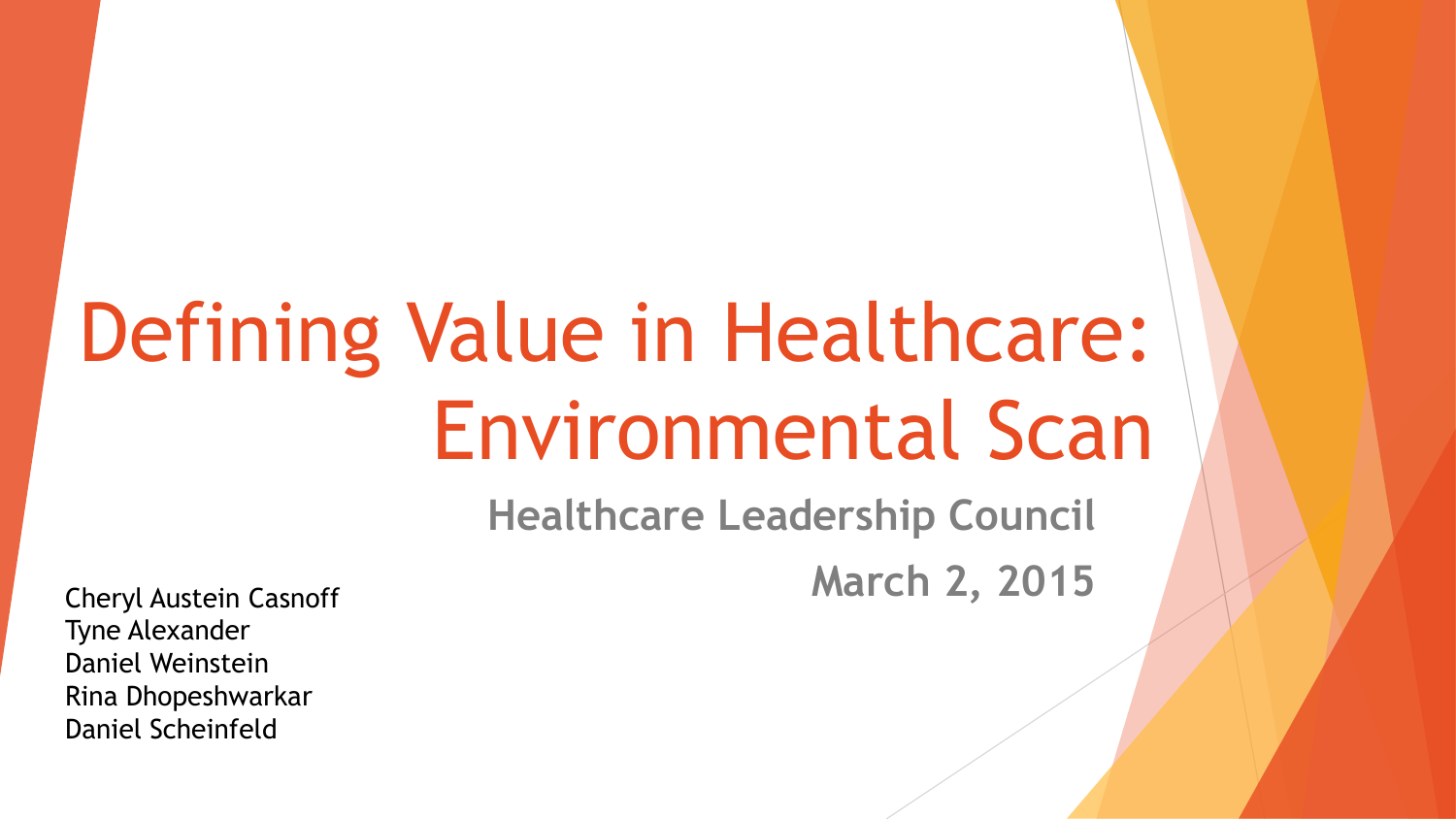# Defining Components of Value

General consensus: **VALUE = Health** *outcomes* **achieved per** *dollar spent*

### **Outcomes (Quality)**

- $\blacktriangleright$  Specific outcome measures for a patient with a given condition
- Accounts for outcomes over the *full cycle of care*, including *comorbidities*
- Includes short-term, functional, and longitudinal outcomes
	- **Short Term (Survival): does the consumer survive** and what is their degree of health or recovery
	- **Functional (Recovery):** time it takes to return to normal activities of daily living, the degree of comfort, and any adverse effects from medical treatment
	- **Longitudinal (Sustainability):** long-term consequences of treatment therapy and recovery and is health sustainable
- Dollars Spent (Costs)
	- Accounts for *total costs* involved in the full cycle of care for a medical condition
	- $\triangleright$  Reflects the full array of resources involved in caring for the condition
	- $\triangleright$  Corrects patient-costing through a patient-centric approach to accounting

 $\text{VALUE} = \frac{\text{Quality} (Outcomes over full cycle of care)}{\text{Costs} (Dollars spent over full cycle of care)}$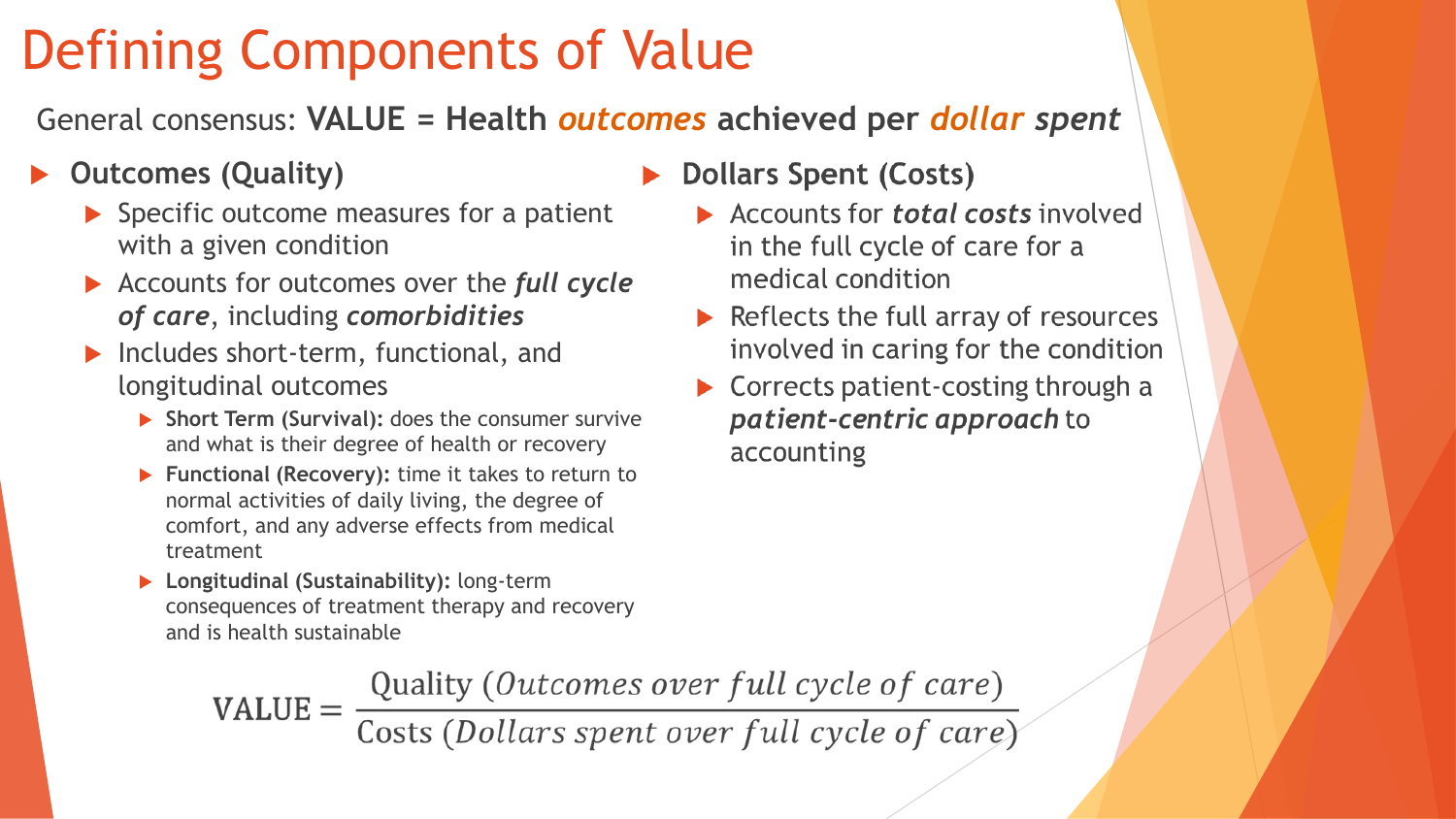## Current State of Value: Barriers to Change

#### **Incentives and Institutionalized Payment Models**

- FFS pays for volume, not quality or appropriateness of services
- Traditional methods of cost-accounting are crude estimates for actual costs
	- Integrated models require up-front investment (actuarial & managerial) and risk, no guarantee of reward
- Patients not incentivized to make informed healthcare decisions
- **Fragmented Systems of Care**
	- *Multiple sites of care*: each has own financial interest in providing services
	- Duplicative services and disjointed care plans
	- Added administrative burden, lack of buy-in from C-Suite on integration initiatives
- **Health Information Technology**
	- Data collection and storage occurs in silos
	- Data not organized around the patient condition, not widely accessible
	- Lack of common definitions for data points, common data entry templates
	- Incorporation requires change in work flow processes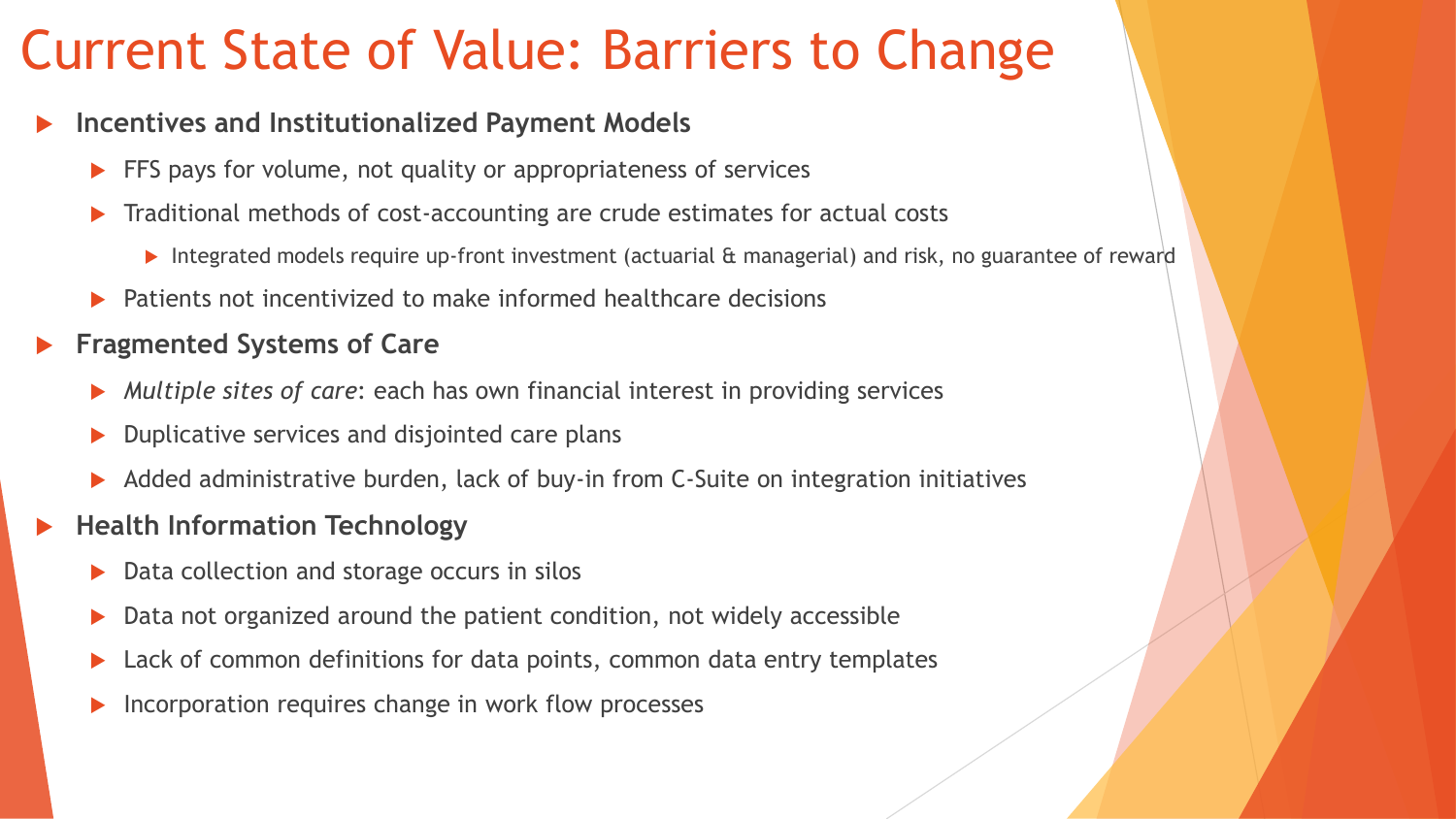## Current State of Value: Barriers to Change

#### **Data Standardization, Measurement, and Collection**

- *Lack of Guidance*: what data is needed for reimbursement determinations?
- Measures are department- or entity-specific, not patient-centric (by patient condition)
	- $\triangleright$  Siloed by department, location, type of service, or type of data
- Too many process measures, not enough true outcomes measures
- No feedback loop to inform stakeholders on performance, engage patients
- **Educating Stakeholders**
	- Lack of training among providers in health economics, delivering cost-effective care
	- Limited patient engagement in care decisions, health literacy
	- Shared decision-making as tool for engagement
- **Government Regulation**
	- Government incentives do not encourage integration
	- Data governance policies preclude collaboration, patient-centered care
	- Up-front costs, and lack of guidance and standards inhibit easy development of technologies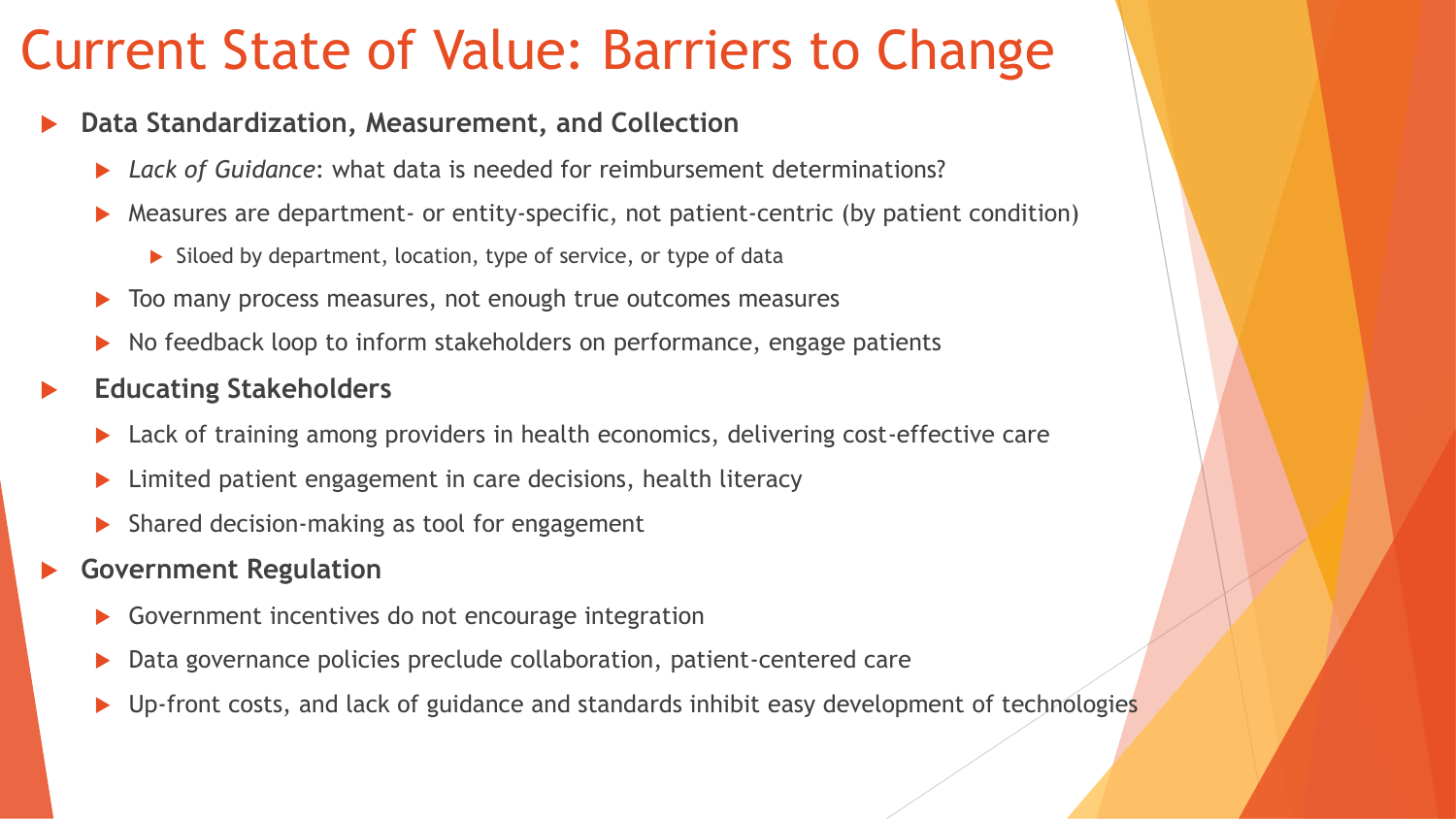## Initiatives Addressing Value: Value-based Purchasing

## *Pay for Performance (P4P)*

- ▶ Designed to promote value through incentives by rewarding providers who deliver high-value services in cost-efficient ways and by encouraging lesserperforming providers to raise their care delivery standards
- ▶ Common in Medicaid and HMO plans, and emerging in Medicare programs

## *Value-based Insurance Design (VBID)*

- ▶ Attempts to reduce or eliminate financial barriers to accessing care for patients, primarily to the access of high-value services and medications  $\rightarrow$ co-payments are based on the expected clinical benefit from a drug rather than on its acquisition cost
- ▶ Realigns the incentives faced by patients to increase utilization of and adherence to the most beneficial and valuable medications, and actively engages patients in choices that affect their health status
- **Leverages reporting data on quality and costs of high-value drugs and services**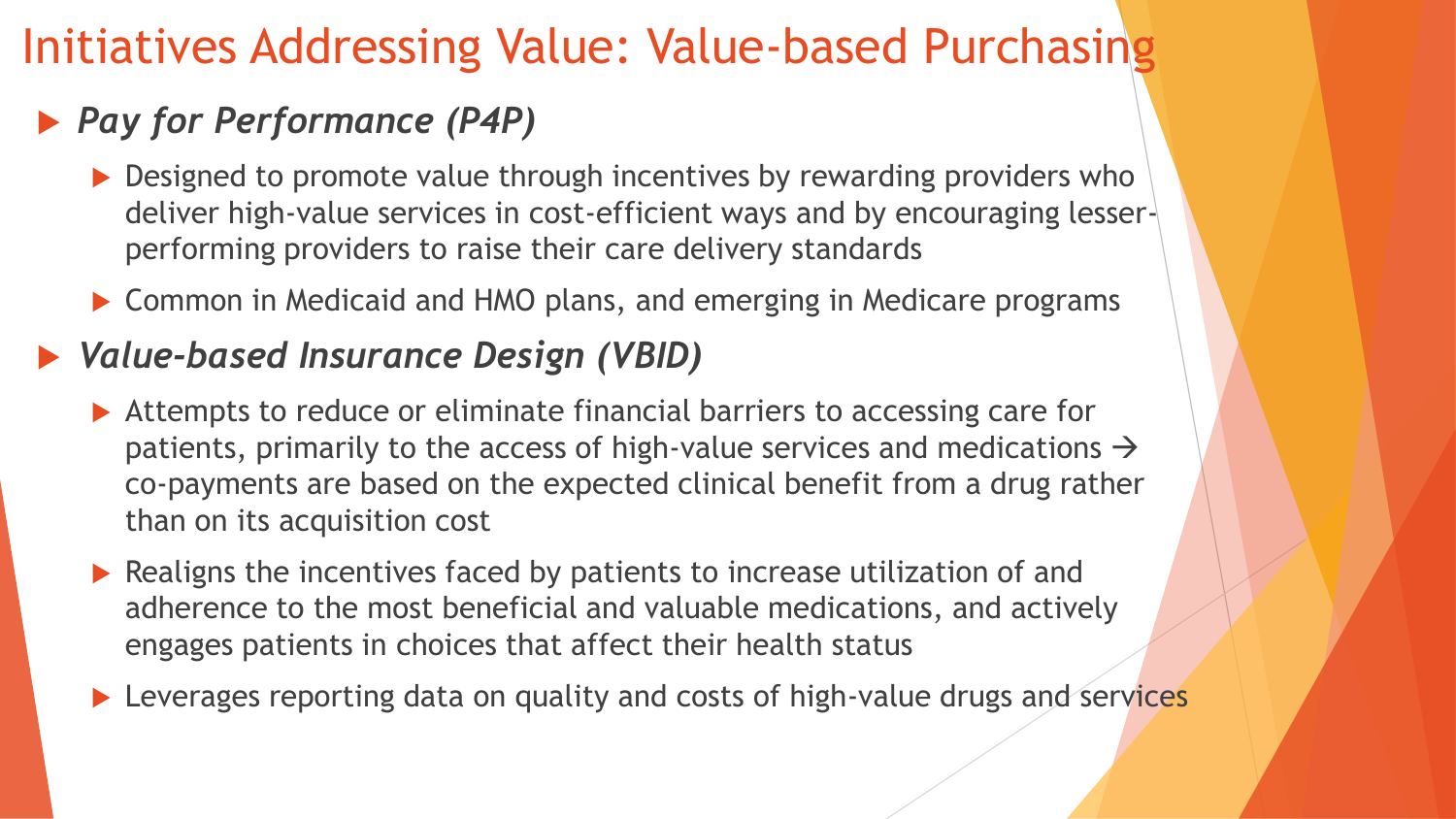## Value-based Purchasing in Diabetes Care

- ▶ In 2006, University of Michigan implemented "*M-Healthy: Focus on Diabetes*" for its 2,507 employees/dependents with diabetes
	- ▶ First prospective controlled trial of co-payment reductions targeted to high-value services for high-risk patients
		- ▶ Targeted services include drugs that affect blood sugar, blood pressure, cholesterol, and depression and that help prevent or reduce the long-term complications of diabetes
	- Maintained the tiered formulary incentives for use of less expensive medications (such as generics) - Lowers copays in a graded fashion
	- ▶ Tier 1 copays decreased by 100% (from \$7 to \$0); tier 2 by 50% (from \$14 to \$7); and tier 3 by 25% (from \$24 to \$18)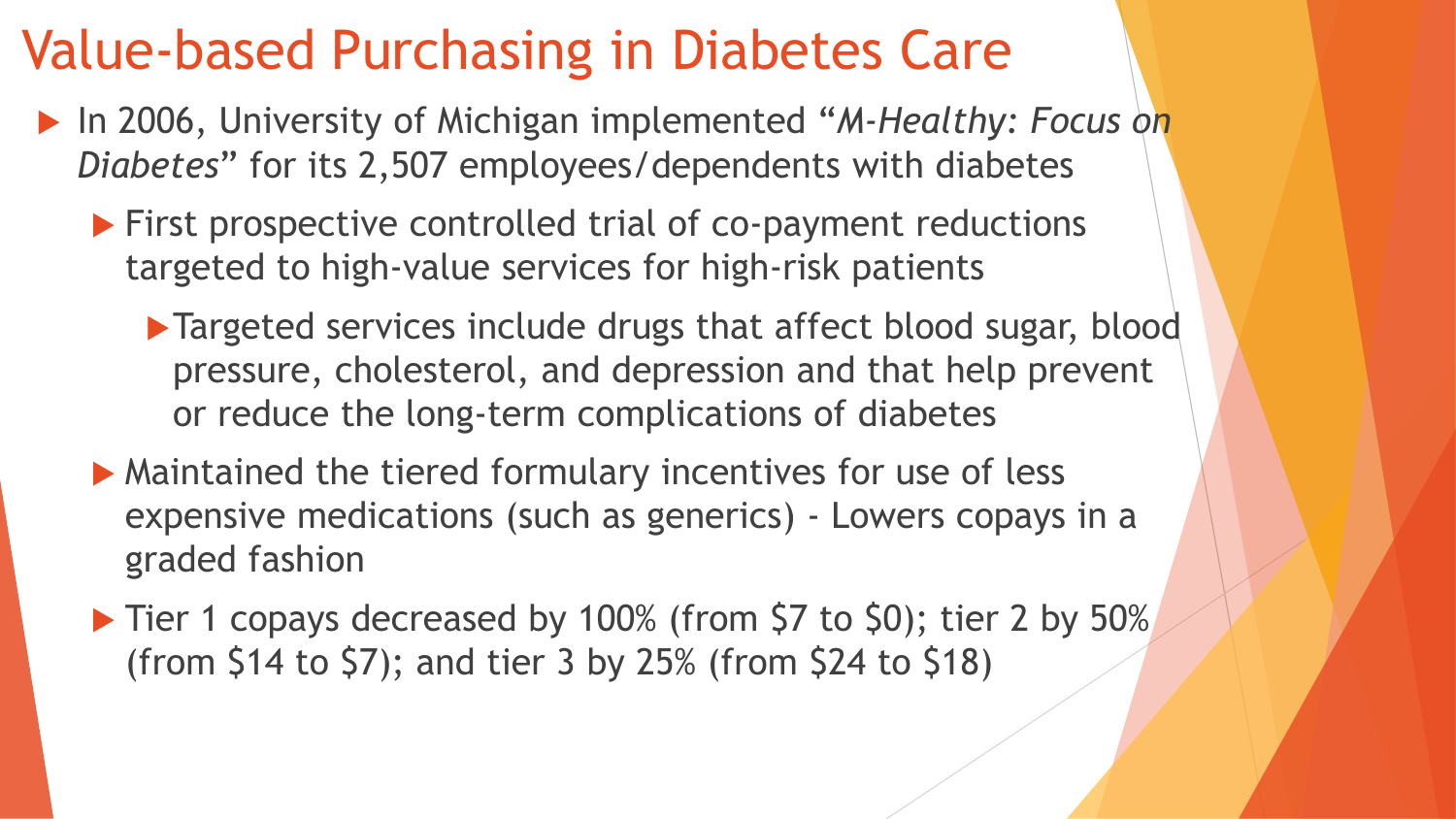# Value-Based Purchasing in Diabetes Care – Preliminary Findings

- $\blacktriangleright$  Preliminary findings suggest the VBID program for diabetics is associated with:
	- ▶ self-reported reductions in cost-related non-adherence and improvements in medication adherence;
	- high levels of satisfaction among participants (virtually no dissent); and
	- $\blacktriangleright$  strongly perceived by participants to facilitate medication utilization and self-management for diabetes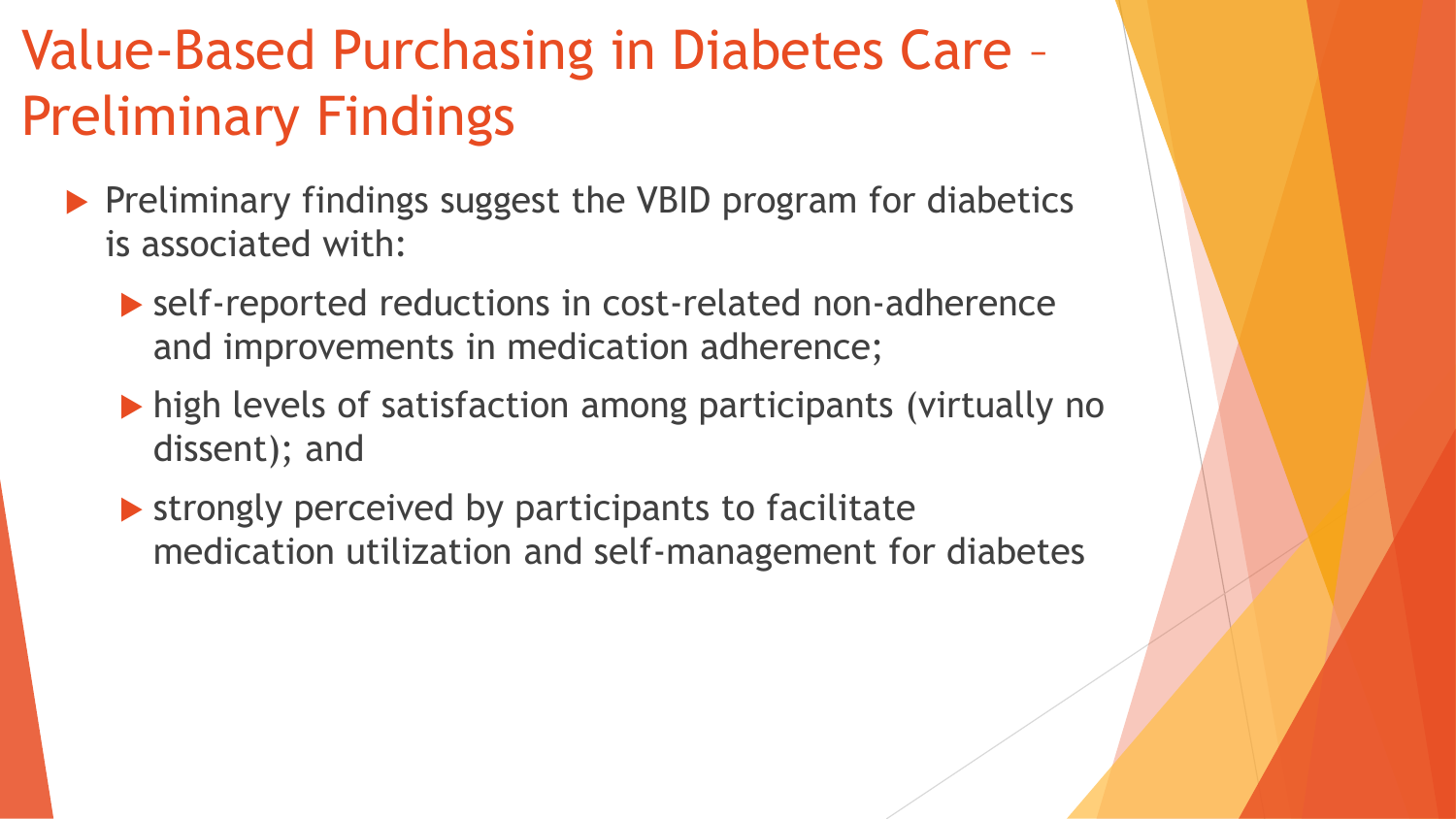## Initiatives Addressing Value: ACOs & PCMHs

## *Accountable Care Organizations (ACO)*

- Represents a form of P4P, where a group of providers enter into a contractual relationship to coordinate care and share the financial risks of their patient population
- $\blacktriangleright$  Providers agree to assume responsibility for achieving clinical outcomes and a set of risks and rewards to reduce the growth of health care spending across a defined patient population

## *Patient Centered Medical Homes (PCMH)*

- A comprehensive health care delivery model that provides coordinated and continuous care across an array of providers, specialists, and nonphysicians to enhance the quality and value of care
- $\blacktriangleright$  Primary care provider facilitates the patient's care, communicating with the patient, providers, specialists, and the patient's family
- ▶ Care is facilitated by registries, IT, and HIE to assure patients receive the indicated care when and where they need it, in the manner they need it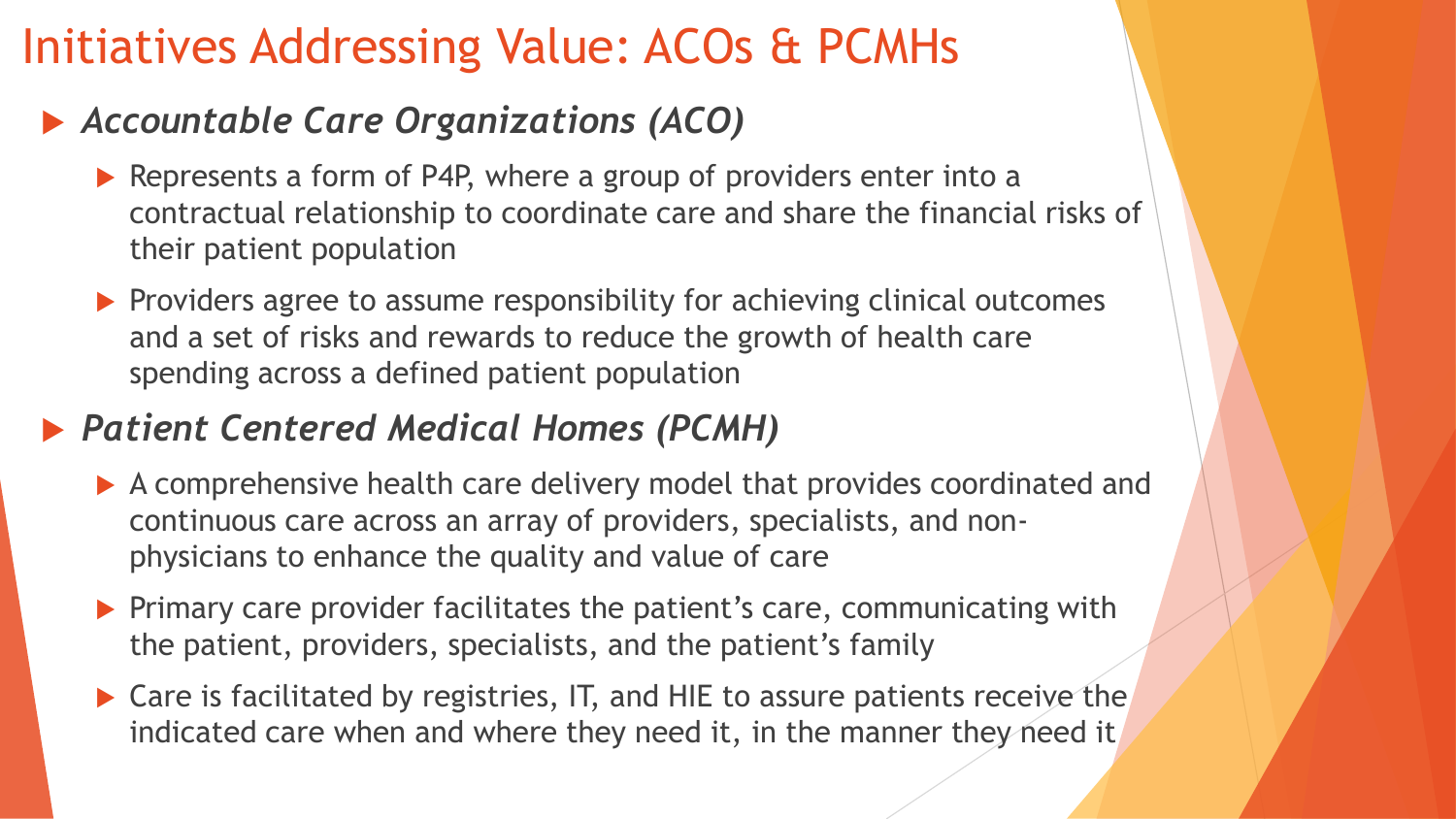## Initiatives Addressing Value: Global & Bundled Payments

## *Global Payments*

- **Payers and providers agree to manage a given patient population with a set** budget for a defined period
- ▶ Budget is formed through claim and target assessments, and risk is shared across providers
- ▶ Typically includes physician and hospital services, diagnostic tests, prescription drugs, and other services such as hospice and home health care

## *Bundled Care Payments*

- $\blacktriangleright$  Package payment for the entire medical treatment
- Includes a clear breakdown of services received, including costs, procedures, appointments, and quality metrics to ensure that the patient can assess the overall value of each bundle
- **Enables patients to make better decisions about which provider offers the** most value and incentivizes providers to offer the best quality of care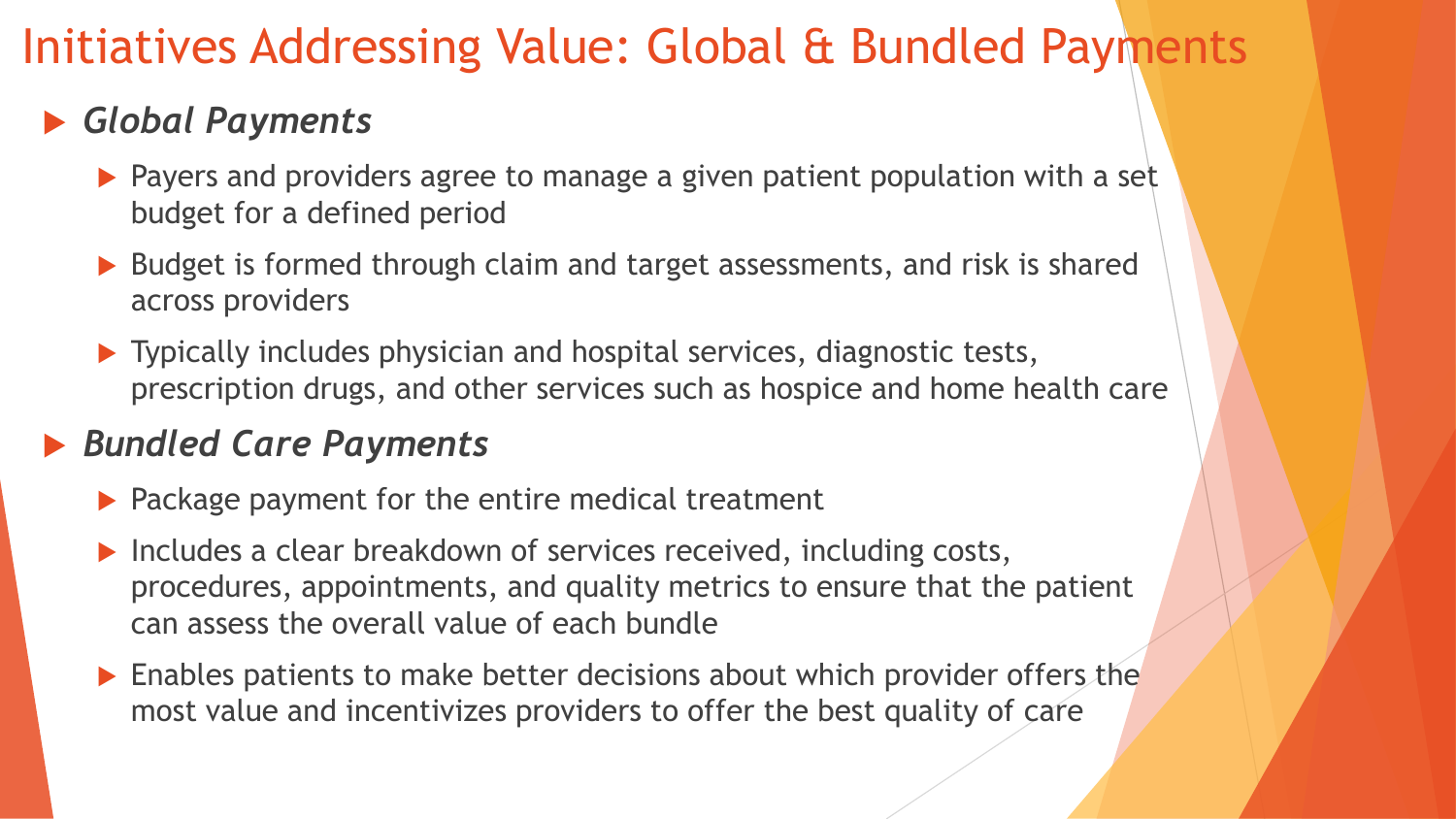# Bundled Payments in Oncology Care

- ▶ In 2010, UnitedHealthcare launched a pilot involving 810 breast, colon and lung cancer patients who were treated at 5 oncology groups around the US
	- ▶ Tested the combination of an episode payment coupled with actionable use and quality data as an incentive to improve quality and reduce costs
	- ▶ Demonstrated a 34% reduction of the predicted total medical cost - a total medical cost reduction of \$33 million (despite a \$13 million increase in the cost for chemotherapy drugs)
	- ▶ Yielded significant savings without any measureable effect on quality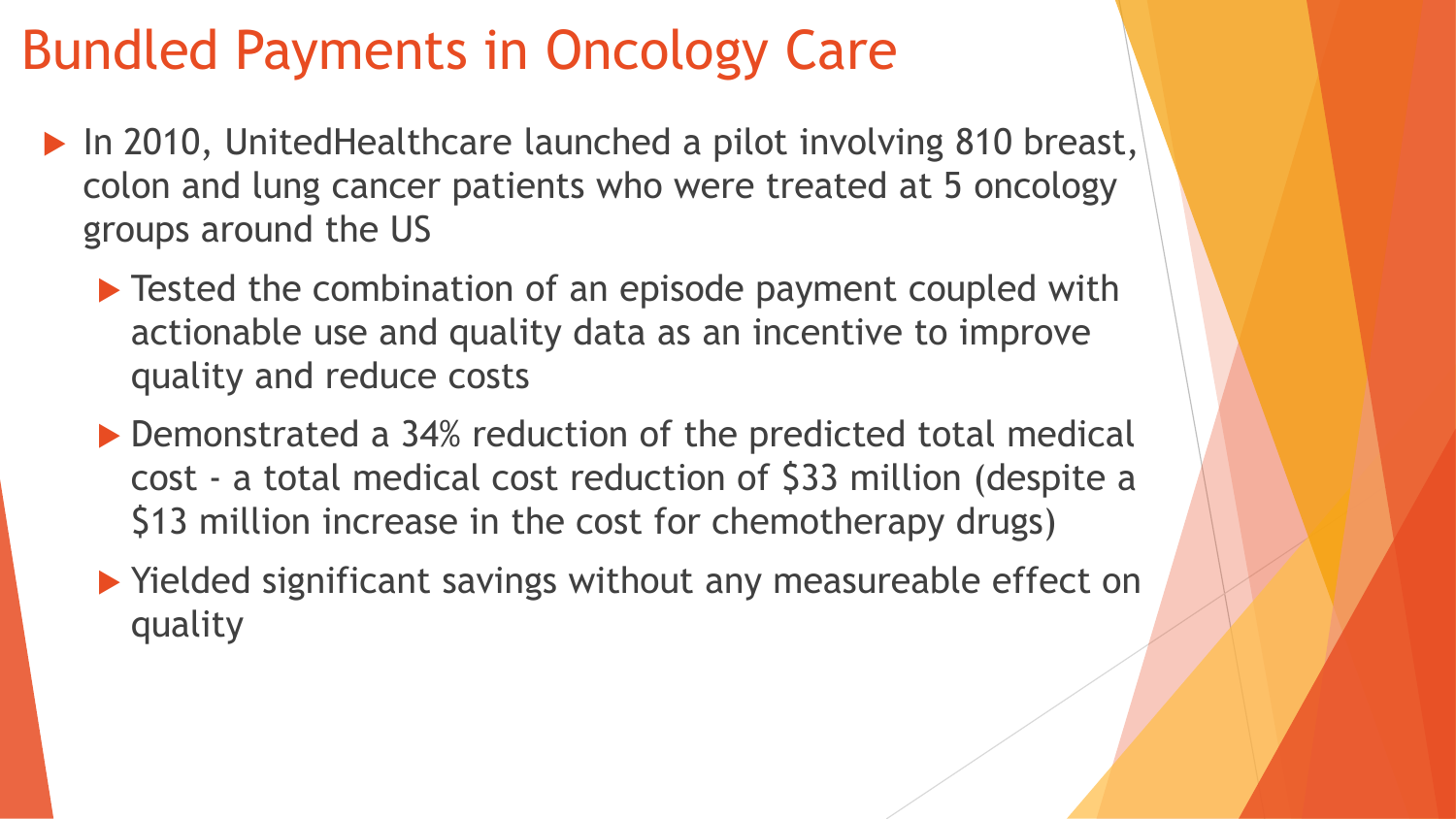# Bundled Payments in a Comprehensive Cancer Care Center

- ▶ In December 2014, the University of Texas MD Anderson Cancer Center and UnitedHealthcare launched a 3-year pilot to explore a new cancer care payment model for head and neck cancers that focuses on quality patient care and outcomes
- ▶ The bundled payment method reimburses a care provider or hospital for a defined episode of care under a single fee or payment
- ▶ The pre-priced payment provides an incentive to focus on the essential elements of care and to avoid unnecessary steps
- ▶ The new payment model is designed to bill patients just once for their cancer treatment, and they will know the cost of care of the tests, treatment and other service because the costs are priced upfront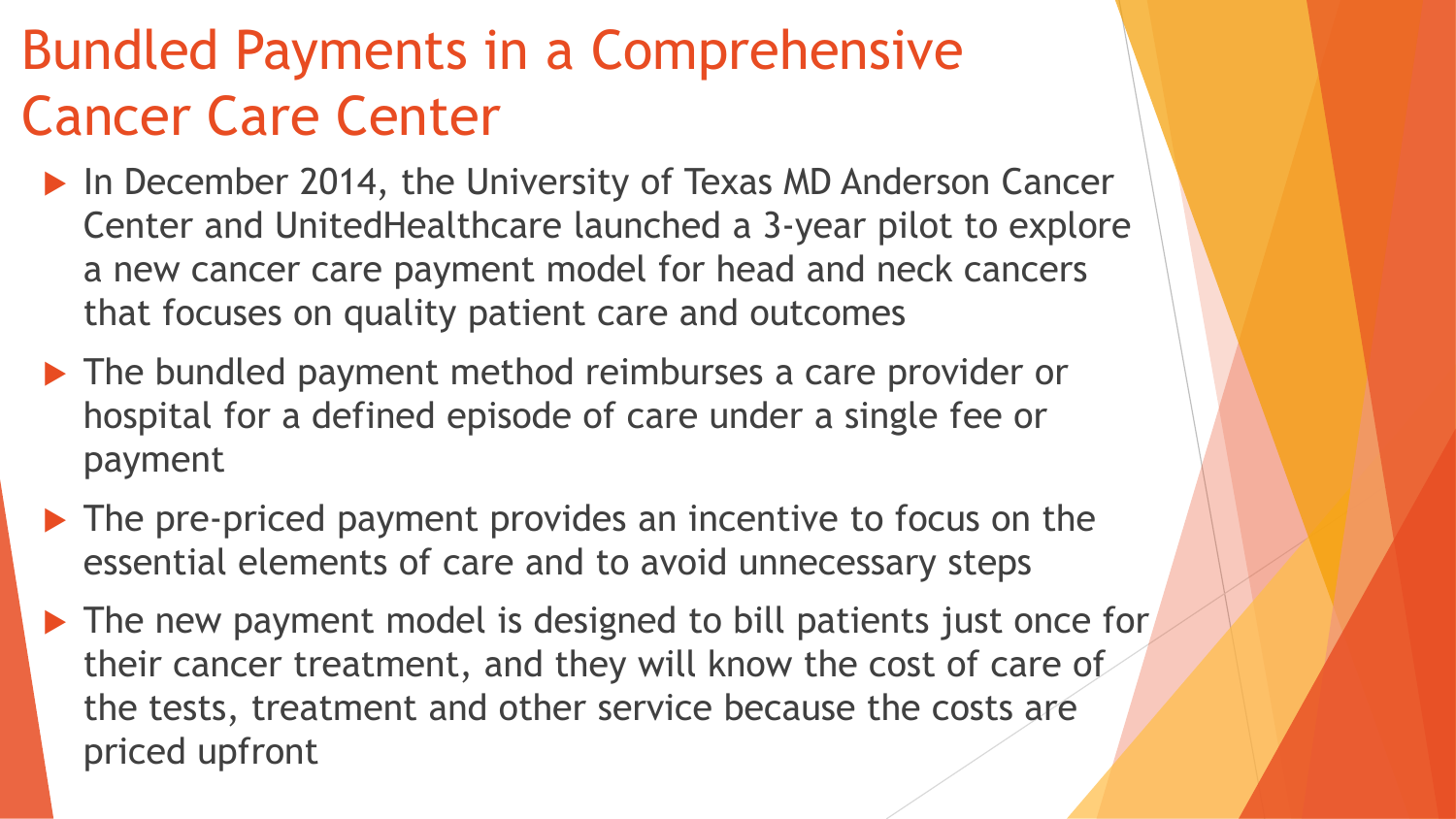## Initiatives Addressing Value: Time-driven Activity-based Costing (TDABC)

- Accounting methodology that measures costs at the medical condition level, tracking expenses for all resources involved in treating a patient's condition (and associated comorbidities)
- **Enables organizations to:** 
	- $\blacktriangleright$  Trace the path of a patient throughout the care continuum for a specific medical condition;
	- $\blacktriangleright$  Identify the actual cost of each resource used in a patient's care, including personnel, facilities and equipment, as well as indirect and support costs associated with care; and
	- ▶ Document the amount of time the patient spends with each resource
- All activities are added together to measure the total cost of an entire service or episode of care and identify steps that could be consolidated, reduced, or performed with a lower cost mix of personnel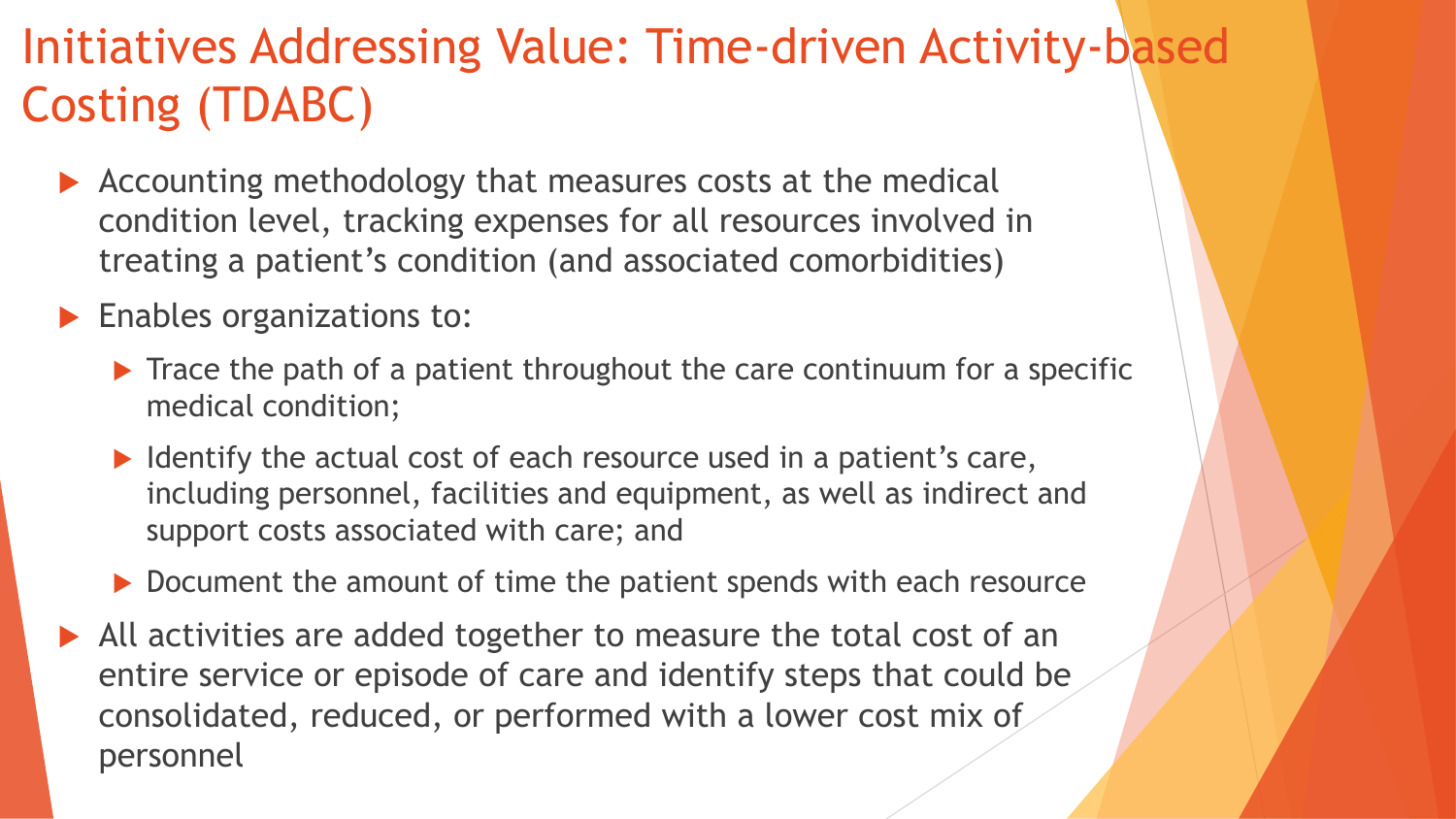# Time-driven Activity-based Costing (TDABC)

- A 2014 study reported how the Cleveland Clinic partnered with Harvard Business School to determine whether TDABC could improve the accuracy of cost information and identify valueimprovement opportunities for two types of heart-value procedures
	- ▶ Using TDABC, identified steps that could be consolidated, reduced, or performed with a lower cost mix of personnel
- ▶ In 2010, the Institute for Cancer Care Innovation measured the true cost of cancer care delivery by following the patient treatment cycle from initial referral to survivorship or supportive care
	- Allowed the team to map the entire patient experience of care while capturing costs and capacity associated with each activity in the care delivery cycle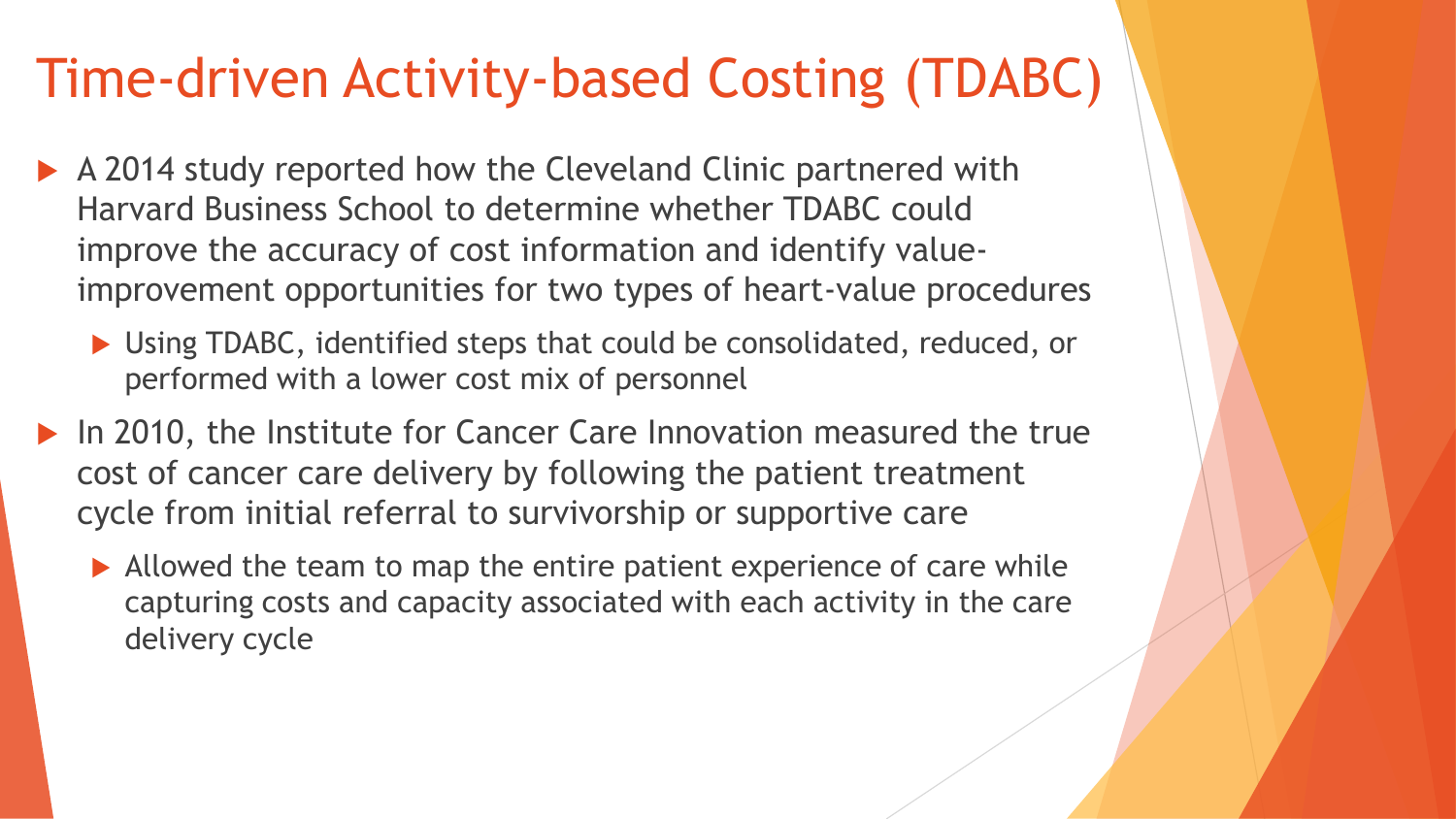## The Value Framework for the Future

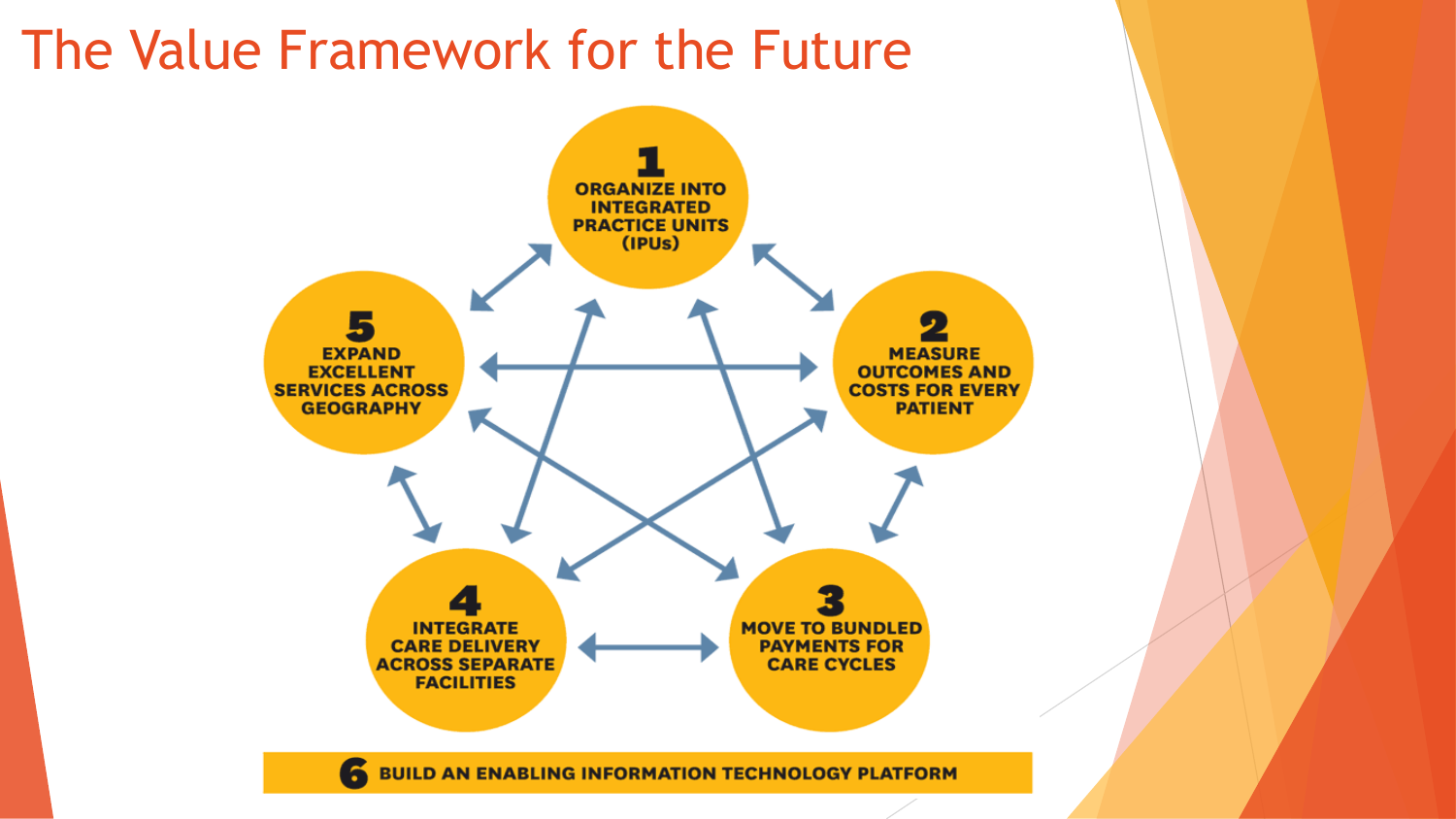## Future State – Paradigm Shift to Value & Innovation

#### **Integrated Practice Units (IPUs)**

- ▶ Coordinated around patient conditions and co-morbidities
- Services based on value-added, single billing for cycle of care, information sharing, and feedback

#### **Measure Outcomes and Cost per Patient**

- Patient-based system of reporting, costing, and billing over full cycle of care
- Report systematic outcomes measures (3 tiers) publically to drive competition and improve performance

#### **Payment Reform Across Care Continuum**

**Demogler 3 Septem** bundles to coordinate care lessens administrative burden, improves collaboration, and results in higher quality care per dollar spent

#### **Integrating Care Delivery Across Locations**

- Concentrating volume in appropriate locations for each service line of care, integration across locations
- Expanding care to satellites and clinical affiliates, serving new geographic locations with same level of integration and quality

#### **Information Technology Platform Underpinning the System**

- Collection, monitoring, and analysis of data under a hub
- Used for real-time decision making, public reporting, EHRs, provider and consumer education, condition, management, and seamless integration across and within sites of care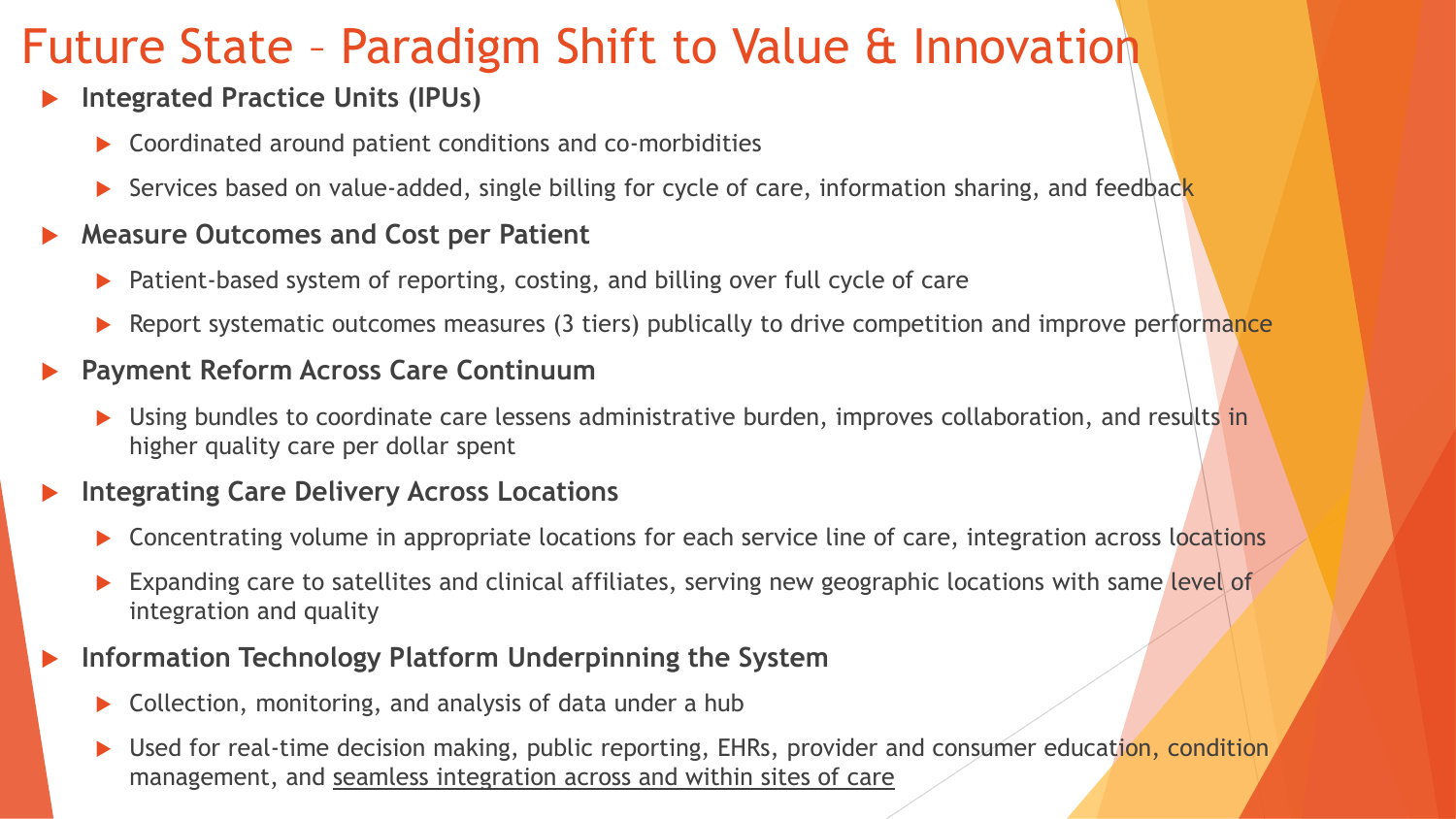## Key Takeaways to Move Towards Value

- **Common characteristics across stakeholders for achieving value:**
	- A **patient-centric approach** to thinking about, delivering, managing, and paying for care at the condition level;
	- Shifting away from **fragmented fee-for-service** care systems towards more **integrated practices that cover the full cycle of care** for a condition and incentivize proper utilization and care management;
	- Utilizing **standardized measures and practices** that provide details on outcomes and costs;
	- ▶ Collecting, processing, and reporting **actionable data** to consumers and stakeholders, and educating such groups accordingly so that they may properly interpret data;
	- Integrating **comprehensive health IT infrastructures** to leverage data to enable coordination, inform choice, and improve care; and
	- Having a **shared goal** among stakeholders of achieving value in healthcare, driving value-based competition.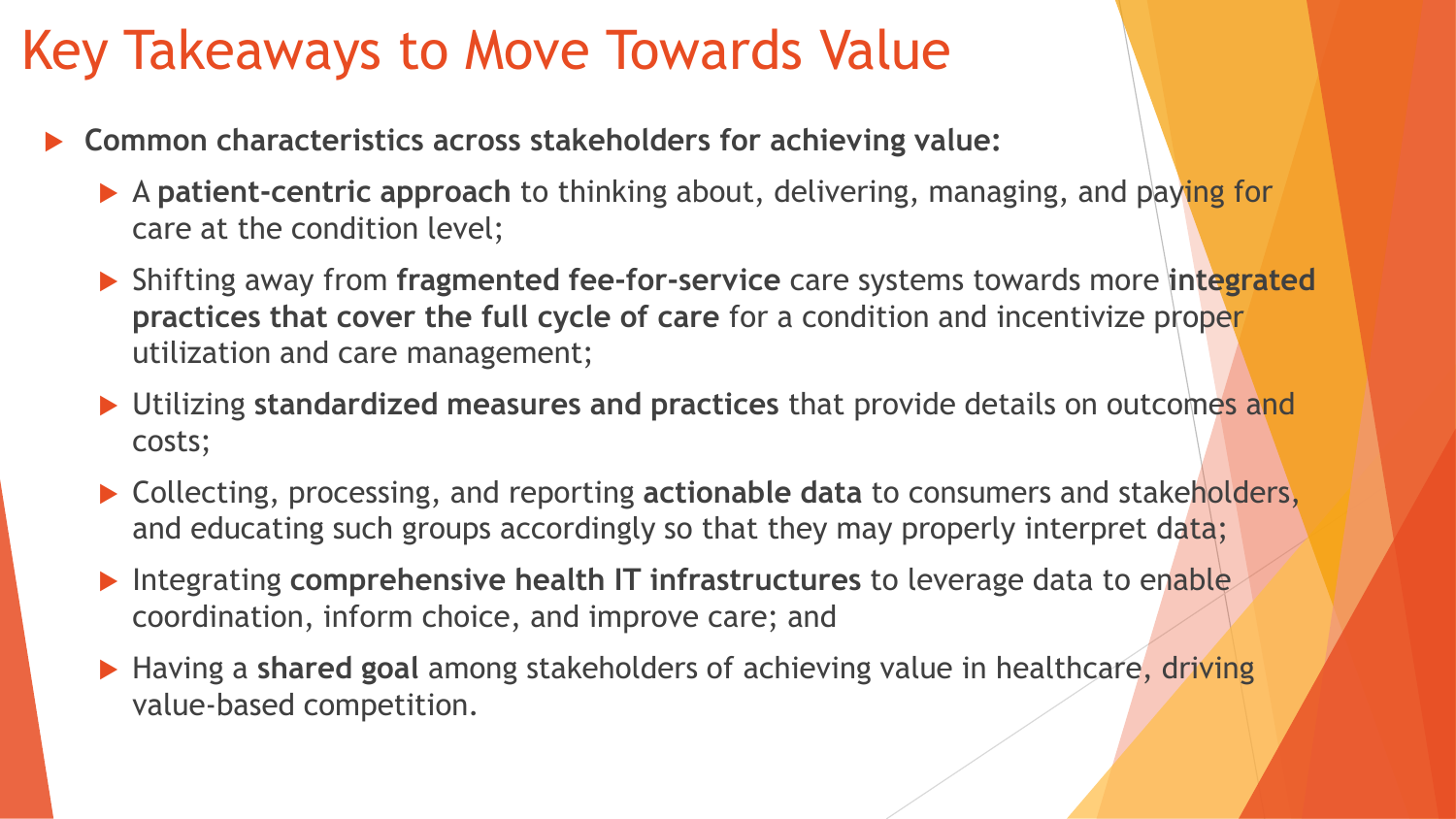# Questions for Consideration

- How do current payment models incentivize or disincentivize innovation?
- ▶ Are there specific "promising practices" taking place that payers and/or regulators would like to see replicated that incent innovation for the good of the patient?
- How can current government leveraged address efforts be to future innovation in a value based way? Private sector efforts?